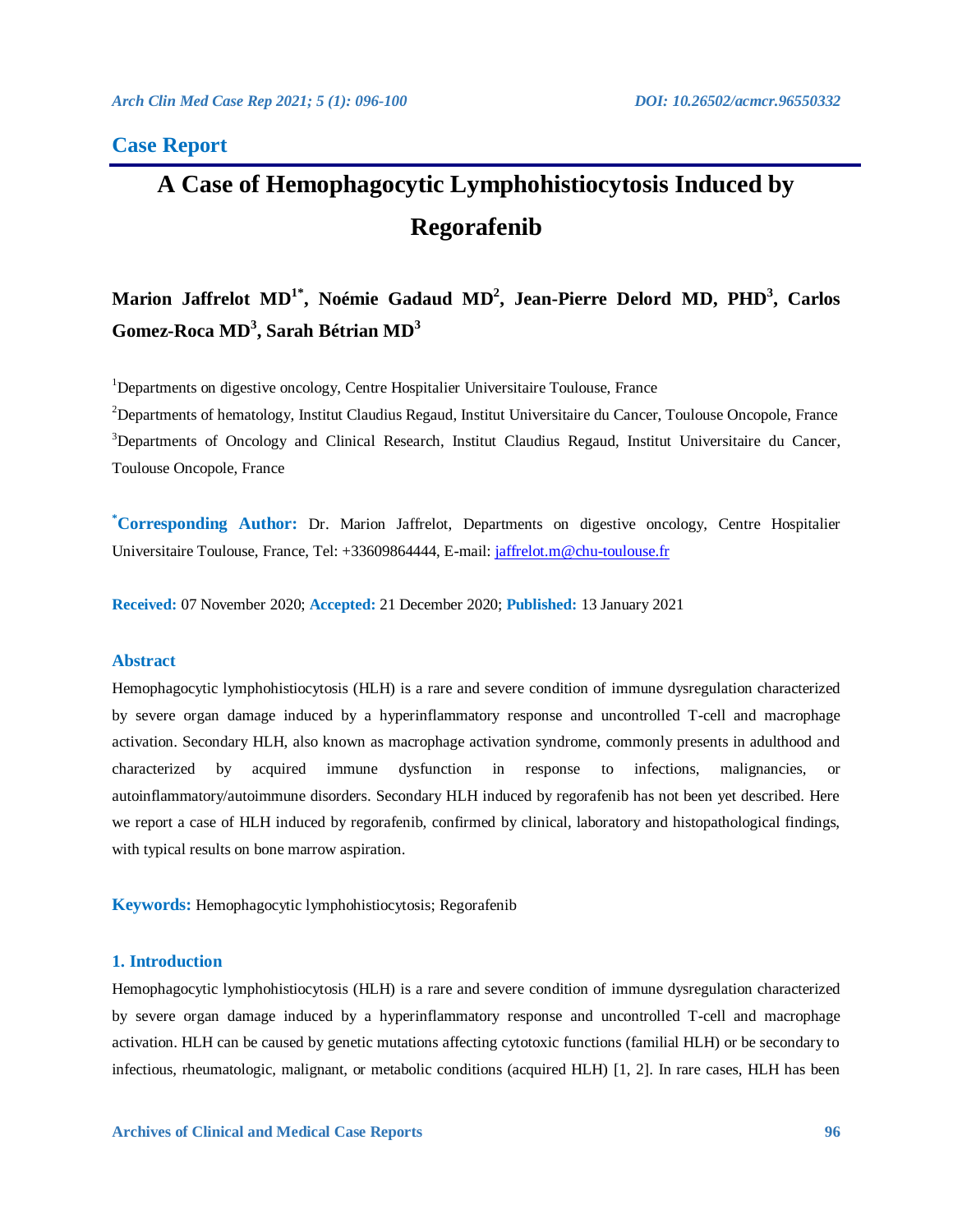#### *Arch Clin Med Case Rep 2021; 5 (1): 096-100 DOI: 10.26502/acmcr.96550332*

described to be induced by drugs, for example following the use of lamotrigine [3]. In this case report, we describe a HLH induced by Regorafenib. Regorafenib (Stivarga®) is an oral multikinase inhibitor with a distinct and wideranging profile of tyrosine kinase inhibition involved in angiogenesis (VEGFR1-3, TIE-2), oncogenesis (c-KIT, RET, RAF1, BRAF) and maintenance of the tumor microenvironment (PDGFβ-FGFR-1) [4]. It has been shown to improve overall or progression-free survival in patients with colorectal cancer and gastrointestinal stromal tumors, respectively [5, 6]. Regorafenib is also evaluated in clinical trials, as monotherapy or combination therapy (with chemotherapy or immune checkpoint inhibitors), for advanced solid tumors or myeloid malignancies.

#### **2. Case Report**

A 65-year-old woman presenting a heavily pretreated (4 lines) colic adenocarcinoma with pulmonary metastasis was enrolled in a prospective open-labeled trial with regorafenib in combination with a checkpoint inhibitor. In this trial, patients received an induction treatment with regorafenib as single-agent with the introduction of the checkpoint inhibitor at D15C1 (human monoclonal antibody targeting the protein programmed death-ligand 1). The patient received regorafenib orally once daily for three weeks on, one week off (160 mg per day). At day 15 of the first cycle, she developed a grade II fever up to 39.5 degrees, a grade III maculo-papular rash and grade II fatigue. Physical examination did not find hepatosplenomegaly or lymphadenopathy. Laboratory studies showed pancytopenia (hemoglobin: 9.4 g/dl, platelets: 31000/mm<sup>3</sup> and neutrophil count: 1200/mm<sup>3</sup>), hepatic cytolysis (aspartate aminotransferase  $(AST) = 5 \times ULN$ , alanine aminotransferase  $(ALT) = 2 \times ULN$ ), and bilirubin elevation up to 4 X ULN), elevation of lactate deshydrogénase LDH (3 X ULN) and hyperferritenemia (5478 ng/ml, normal range lab 11-306.8 ng/ml). Fibrinogen, triglycerides, serum electrolytes were in the norms. Cholestasis values (alcaline phosphatases (PAL) and gamma-glutamyl transpeptidase (GGT) were similar with the screening blood test (PAL: 1.5 X ULN, GGT: 5 X ULN). Bone marrow aspiration revealed hyperactivity with some morphologically benign macrophages with an evidence of hemophagocytosis (Figure 1).



Figure 1: Bone marrow aspiration showing hemophagocytosis: phagocytosis by histiocytes of erythrocytes, leukocytes, platelets, and their precursors.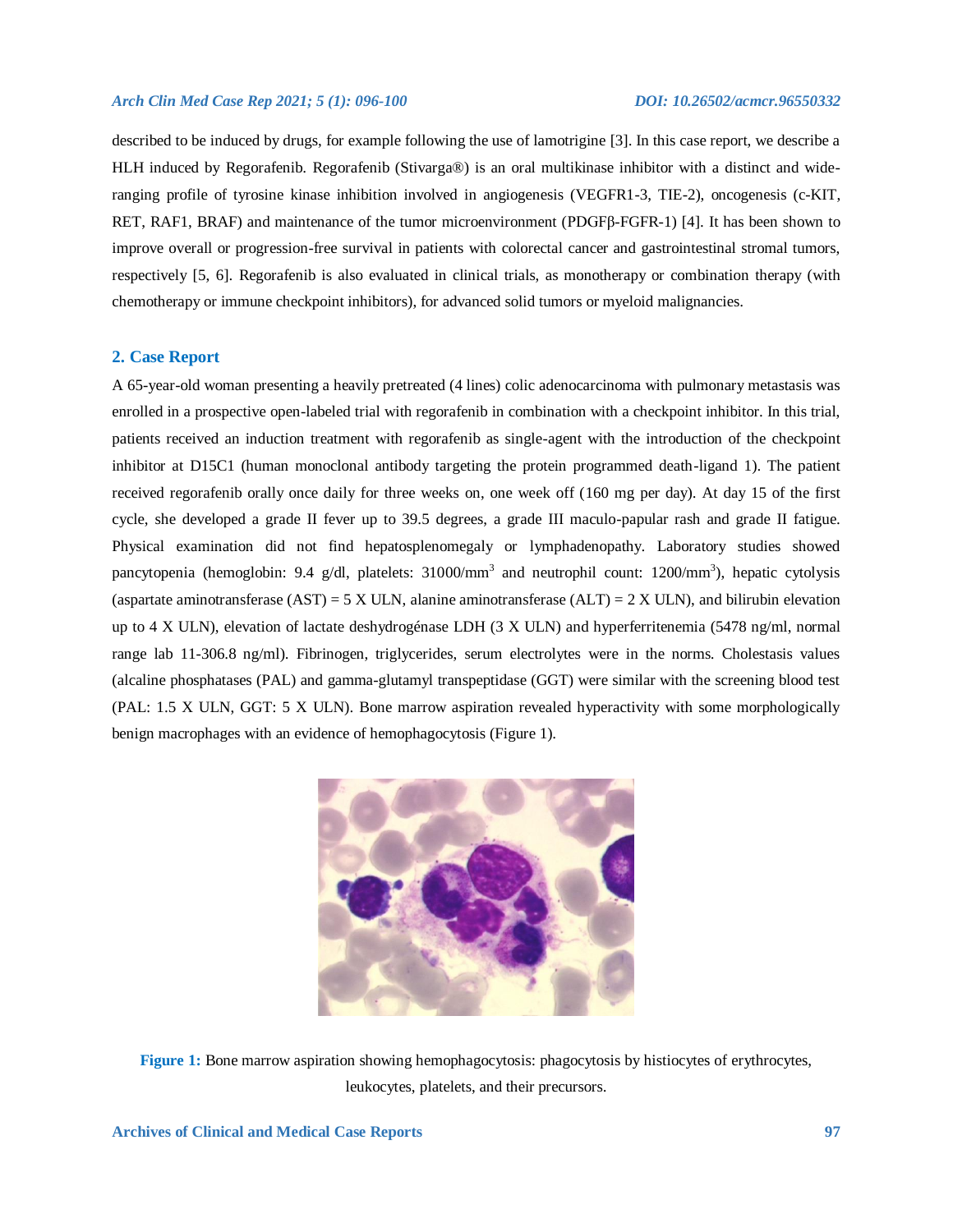As etiological review, serological tests were negative for cytomegalovirus (CMV), Epstein-Barr virus (EBV), human immunodeficiency virus (HIV), B and C-hepatitis virus, human herpes virus 6 and 8, and Herpes simplex virus-1. Blood culture and urine analysis were also negative. Abdominal ultrasound and chest X-rays were normal. At the same time a CT scan was performed in order to exclude a disease progression. Because of these clinical and biological arguments, we concluded to the diagnosis of a hemophagocytic lymphohistiocytosis syndrome.

Regorafenib was stopped and management consisted of intravenous methylprednisolone (1.5 mg/kg) leading to a rapid regression of the rash, fever and the cytopenia once twenty-four hours. Prednisone was continued orally with a rapid decrease and was stopped after 15 days. All clinical and biological symptoms were resolved when the prednisone was stopped. Regorafenib was definitively stopped.

#### **3. Discussion**

HLH, is a hyperinflammatory condition caused by a highly stimulated, but ineffective immune response. Primary HLH usually presents in childhood, and is associated with mutations in genes such as MUNC 13-4, perforin 1, Syntaxin-122, affecting lymphocyte cytotoxicity and immune regulation. Secondary HLH, also known as macrophage activation syndrome, commonly presents in adulthood and characterized by acquired immune dysfunction in response to infections, malignancies, or autoinflammatory/autoimmune disorders. EBV, CMV and HIV are the most frequent infections involved in HLH, while lymphoma is the most commonly associated malignancy. The clinical presentation of HLH could be non-specific. It is generally acute, with a high-grade fever, splenomegaly, lymphadenopathies, hepatomegaly. Among the laboratory abnormalities, serum ferritin level is commonly elevated (≥500 µg/L), associated with cytopenia, bone marrow hemophagocytosis and hypertriglyceridemia. Other common signs consistent with the diagnosis include edema, rash, hyponatremia, hypoalbuminemia, elevated LDH. The diagnosis of HLH is based on clinical, laboratory and histopathological findings. Diagnosis criteria were revised by the Histiocyte Society in 2004. A major obstacle in diagnosing is the overlap of symptoms with a variety of other illness; it is especially challenging to differentiate between sepsis and HLH [7, 8].

There are no specific HLH treatment guidelines based on randomized trials. The American Society of Hematology had recently published recommendations for the management of hemophagocytic lymphohistiocytosis in adults [9]. Based on HLH-94 and 2004 protocols, high-dose glucocorticoids, etoposide, methotrexate and cyclosporine are most commonly recommended treatments. In addition to supportive therapy, specific treatment is necessary. Prompt recognition is paramount, but often challenging and prognosis remains poor. Less than 50% of adults with HLH received HLH-directed therapy because of lack of awareness and missed diagnosis of this condition. High morbidity and mortality due to HLH is partially attributed to delay in diagnosis. The rarity of the syndrome, non-specific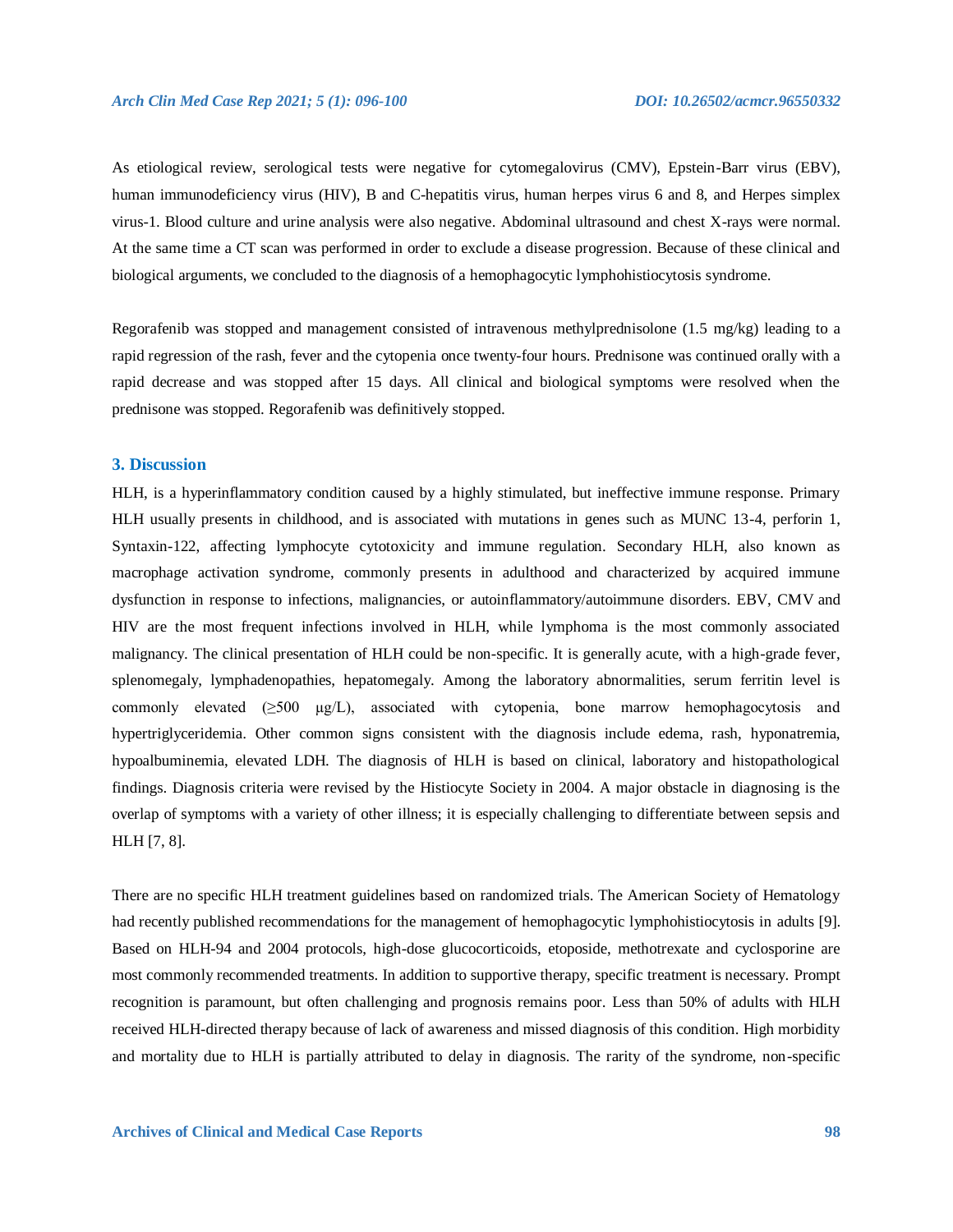clinical and biological symptoms are among the contributing factors. However, early diagnosis and treatment are critical to avoid progressive tissue damage, organ failure and possibly death.

A variety of malignancies could be associated with HLH in adults, especially hematologic neoplasms. HLH associated with solid tumor remains rare. However, disease progression must always be excluded [9]. HLH induced by drugs are described. We report here the first case of HLH induced by regorafenib. Secondary HLH has been reported after treatment with chimeric antigen receptor (CAR) T-cells due to its immunomodulatory effects, and there are increasing reports of treatment-induced HLH in patients treated with CTLA4- and PD1/PDL1-directed checkpoint antibodies. Treatment interruption or corticosteroids have been used with meaningful responses [10].

This case suggests that HLH should be a differential diagnosis for patients treated with regorafenib presenting with fever, cytopenia and any other signs of a hyperinflammatory status, to avoid missed or delayed diagnosis.

#### **References**

- 1. Sepulveda FE, de Saint Basile G. Hemophagocytic syndrome: primary forms and predisposing conditions. Curr Opin Immunol. déc 49 (2017): 20-26.
- 2. Brisse E, Wouters CH, Matthys P. Hemophagocytic lymphohistiocytosis (HLH): A heterogeneous spectrum of cytokine-driven immune disorders. Cytokine Growth Factor Rev 26 (2015): 263-280.
- 3. Kim T, Kulick CG, Kortepeter CM, et al. Hemophagocytic lymphohistiocytosis associated with the use of lamotrigine. Neurology 92 (2019): e2401 5.
- 4. Wilhelm SM, Dumas J, Adnane L, Lynch M, et al. Regorafenib (BAY 73-4506): a new oral multikinase inhibitor of angiogenic, stromal and oncogenic receptor tyrosine kinases with potent preclinical antitumor activity. Int J Cancer 129 (2011): 245-255.
- 5. Grothey A, Van Cutsem E, Sobrero A, et al. Regorafenib monotherapy for previously treated metastatic colorectal cancer (CORRECT): an international, multicentre, randomised, placebo-controlled, phase 3 trial. Lancet 381 (2013): 303-312.
- 6. Demetri GD, Reichardt P, Kang Y-K, et al. Efficacy and safety of regorafenib for advanced gastrointestinal stromal tumours after failure of imatinib and sunitinib (GRID): an international, multicentre, randomised, placebo-controlled, phase 3 trial. Lancet 381 (2013): 295-302.
- 7. Otrock ZK, Eby CS. Clinical characteristics, prognostic factors, and outcomes of adult patients with hemophagocytic lymphohistiocytosis. Am J Hematol 90 (2015): 220-224.
- 8. Henter J-I, Horne A, Aricó M, et al. HLH-2004: Diagnostic and therapeutic guidelines for hemophagocytic lymphohistiocytosis. Pediatr Blood Cancer. févr 48 (2007): 124-131.
- 9. La Rosée P, Horne A, Hines M, et al. Recommendations for the management of hemophagocytic lymphohistiocytosis in adults. Blood 133 (2019): 2465-2477.